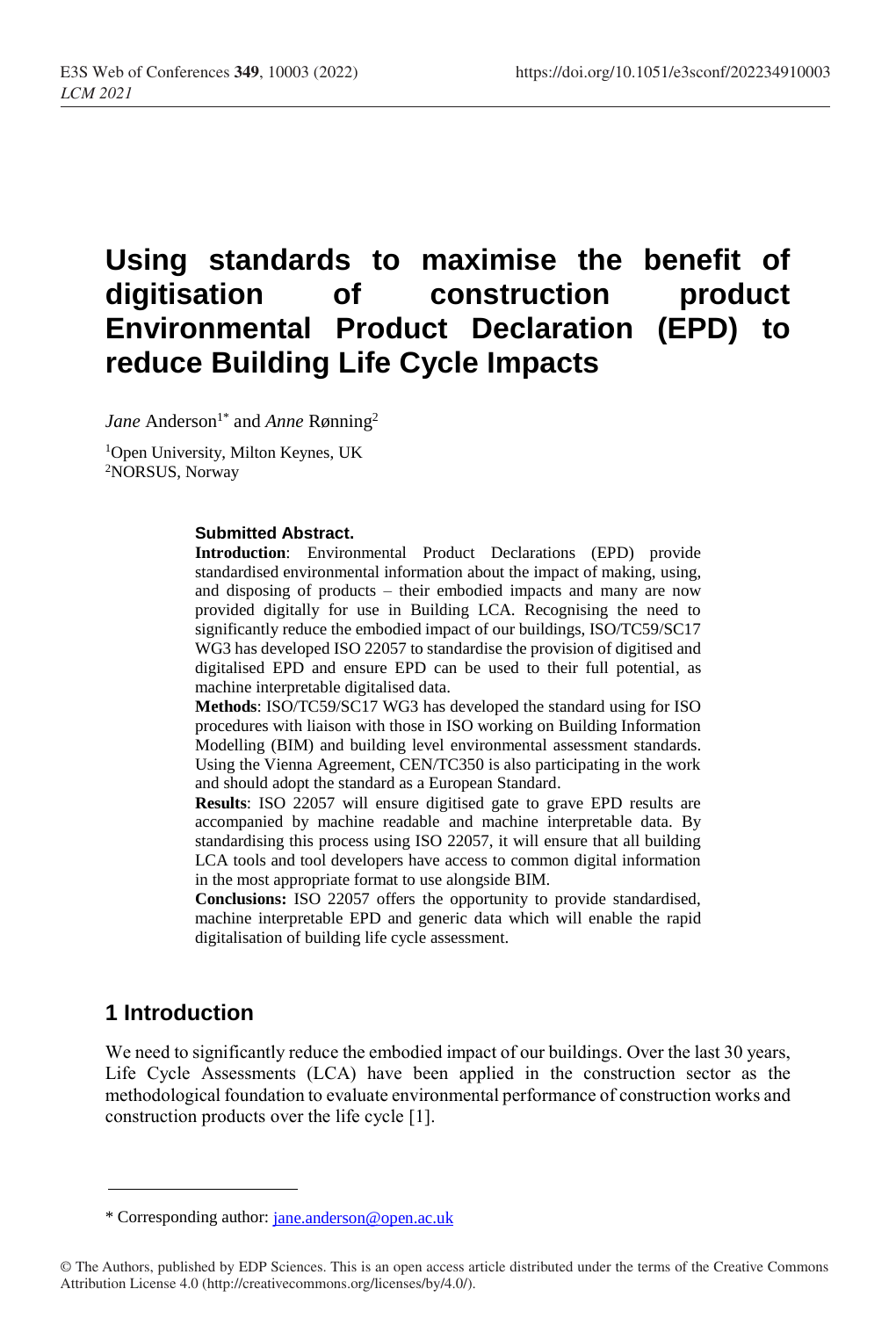At European level, CEN/TC350 standards have set a framework for the assessment of environmental, economic, and social aspects for both buildings and civil engineering works, and for construction products using Environmental Product Declarations (EPD), which provide standardised environmental information about the impact of making, using, and disposing of products. Using the life cycle stages and modules from the CEN/TC350 standards shown in Figure 1, environmental data for products, provided in EPD, can be used in assessments at building level. Figure 1 shows how data for the Product, Construction and End of life Stage modules (and the Use Stage modules if provided) can be used at building level, though only if the scenarios used in the EPD are appropriate for the building being assessed (for example, data for A4 or C3 can be used if the transport or end of life scenarios from the EPD and for building are the same, shown in Figure 1 by the lighter arrows for these modules, whereas the product stage data will always be applicable at building level). For the Use Stage of the building, for example the replacement of a window in Module B4, impacts can be modelled using data from the Product, Construction and End of life Stages of the window EPD, as shown in [Figure 1.](#page-1-0)<br>Construction



<span id="page-1-0"></span>*Figure 1 Life cycle stages and modules, and the relationship between product and building level*

The increasing use of Building Information Modelling (BIM) makes it easier to quantify the materials used in buildings [2], and digitised EPD provide a source of environmental data allowing assessments to be undertaken directly within BIM or building LCA tools [3]. Although there have been some developments in digitising EPD, further work is needed to tackle machine interpretability of data and link with existing standardisation efforts on the transfer of product information to BIM. Standardisation is important so manufacturers can provide all product data credibly in a consistent way and the availability of the data is maximised for use in BIM and Building LCA tools.

A working group within the ISO Technical Committee for Sustainable Construction, ISO/TC59/SC17 WG3, has therefore developed a standard to be published as 'ISO 22057:2022 Sustainability in buildings and civil engineering works – Data templates for the use of EPD for construction products in BIM'. The standard is developed through the Vienna Agreement [4], with an ISO lead and CEN participation, and CEN can it as a European Standard, ISO EN 22057.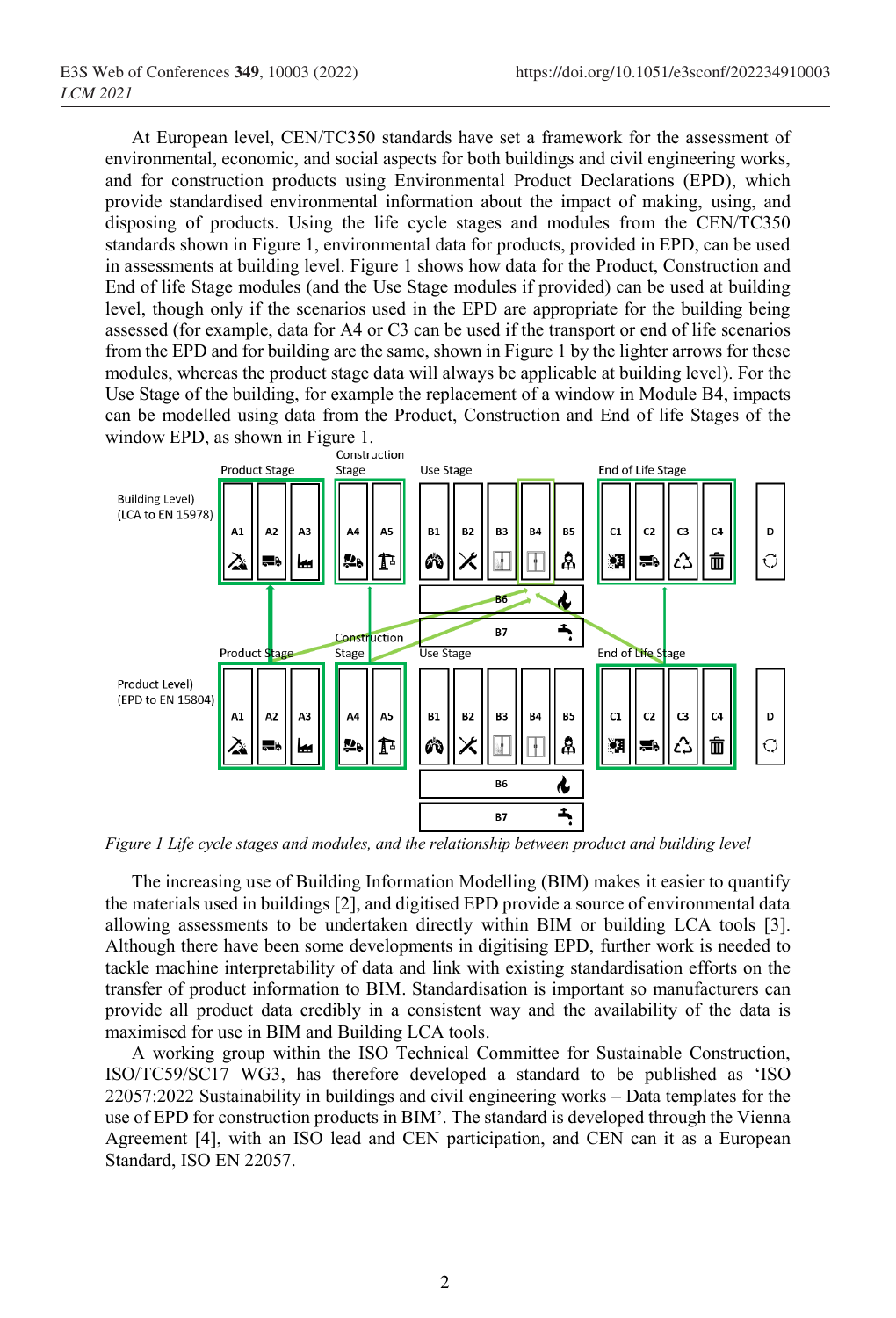# **2 Use of EPD within Building LCA**

#### **2.1 Levels of digitisation**

Figure 2 illustrates the various levels of digitisation that can be applied to EPD, drawing on the concept of SMART standards used by ISO to show the various stages of digitisation [5].



*Figure 2 Levels of Digitisation, drawing on the SMART Standard concept*

The first construction product EPD were developed by the Nordic EPD programme in 1997 [1]. Initially EPD were published as paper documents (Level 0) for circulation by manufacturers and EPD programmes at events, but providing them for download as pdf files (Level 1) followed shortly after as internet use became common around this time. This pattern was followed by the BRE Environmental Profiles EPD programme which launched in 1999 with paper copies of the generic EPD issued with the Methodology at the launch [6], but in parallel, EPD were also made available to download as pdf files by registered users through a website. To incorporate EPD data within LCA tools, such as the Green Guide to Specification [7], BRE manually entered data from EPD into MS Excel spreadsheets and MS Access databases which were used as the "engines" for these tools [8].

In March 2017, ISO/TC59/SC17 WG3 held a workshop in Paris to explore the use of EPD within building life cycle assessment and BIM. The workshop found that digitisation of EPD was a central part of strategies to use EPD in building LCA. This included its use in proposals for regulatory approaches to building assessment in Germany, France, and Sweden and in voluntary approaches in the UK and Norway.

#### *2.1.1 ILCD+EPD*

The ILCD+EPD format was the first example of EPD being provided via XML format (Level 2) and is considered machine readable (Level 3). ILCD+EPD draws on the International Life Cycle Database (ILCD) format [9] developed by the European Commission for use in life cycle assessment, but allows the environmental indicator results to be provided rather than the inventory flows used by ILCD. The format was initially developed for the German Government [10] to allow the provision of EPD data within the oekobaudat database for use in the Assessment System for Sustainable Building (BNB), and the German Sustainable Building Council (DGNB). Its subsequent development was taken on by InData, a group of European EPD programmes and other interested parties, as described by Brockmann [10].

In the short term, the use of the ILCD+EPD format proposed by the InData initiative, and endorsed by ECO Platform, appears to be the most commonly used format currently used to digitise EPD in Europe. From the start of 2022, ECO Platform EPD Programme members will have to make all new EPD available in both a digitised form using the ILCD+EPD format, and as pdf via the ECO Platform EPD Portal [11].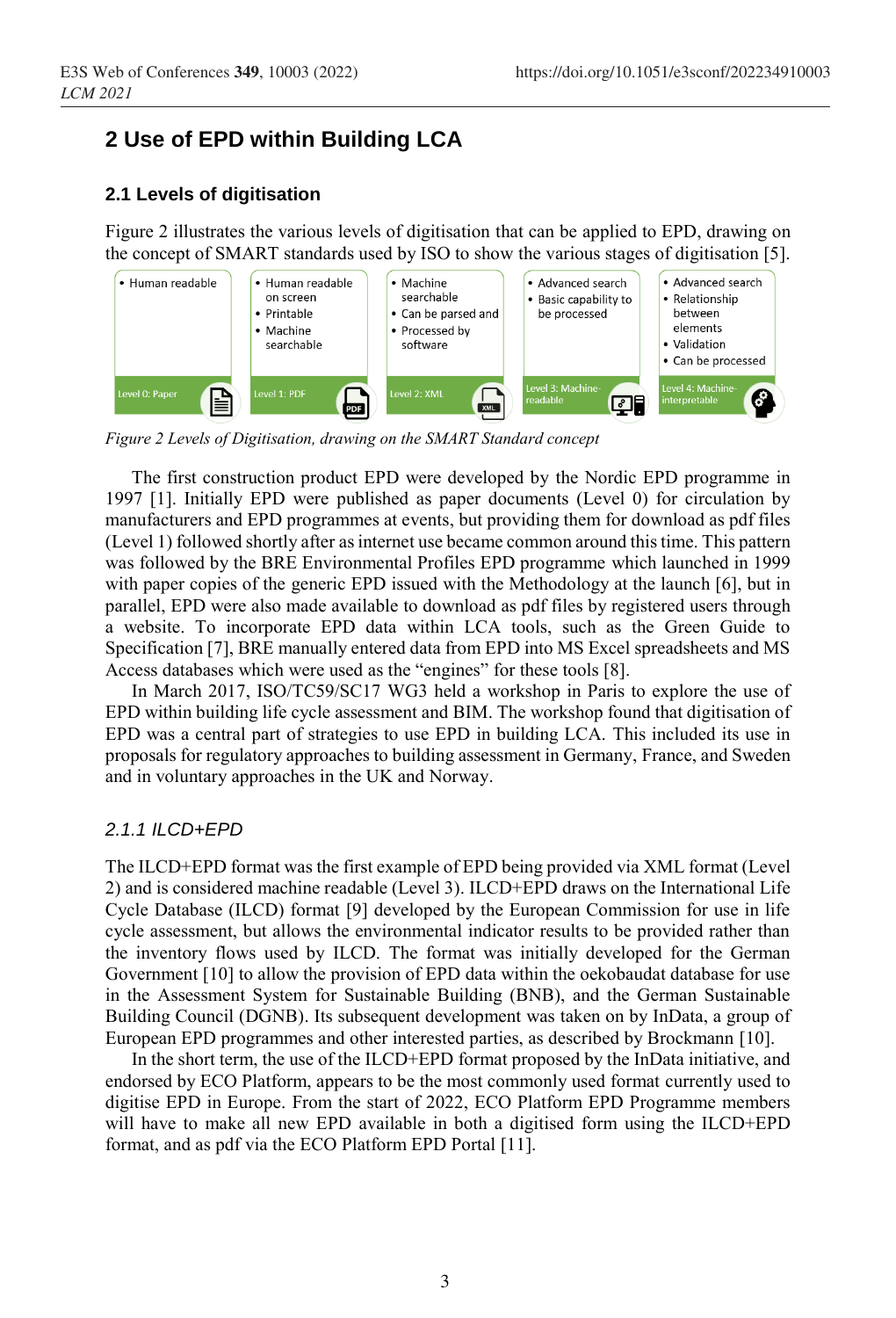#### *2.1.2 OpenEPD*

In the United States, Building Transparency has developed a format called OpenEPD for use in their EC3 tool, based on the JSON format (Level 2) which is again considered machine readable (Level 3) and is claimed to be an improvement on ILCD+EPD, as it "enforces a key set of guarantees for interoperable data processing", including uniqueness of data for organizations, precision regarding PCR references and version control. [12] Additionally, it includes digital information on the technical performance of the product (though this does not comply with the Smart CE marking approach proposed in Europe) which allows digital EPD to be selected on the basis of both environmental and technical performance.

#### **2.2 Digitalisation using machine interpretable EPD (Level 4)**

In this context, digitalisation is defined as the full integration and application of "machine interpretable" EPD in Building Information Modelling (BIM) and building assessment, for example through the use of Application Programming Interfaces (APIs) to select EPD and the use of parameterised information from digitised EPD to evaluate specific scenarios for a given building.

Although both ILCD+EPD and OpenEPD use digital formats and provide machine readable EPD, they have limitations in relation terms of both their scope, and the extent to which the data provided can be considered to be machine interpretable. It is to address these concerns that ISO TC59 SC17 WG3 has developed ISO 22057, with a view to both standardising the digitisation of EPD and ensuring that digitised EPD data can be machine interpretable in the future. Below, we describe one limitation of existing digitisation approaches, and explain how ISO 22057 will address this to ensure EPD can be machine interpretable in future.

#### <span id="page-3-0"></span>*2.2.1 Supporting Information for Scenarios*

OpenEPD currently only digitises the cradle to gate data (A1-A3) from EPD, ignoring any scenario data provided in the EPD. Although ILCD+EPD digitises the environmental indicators from all scenarios included in the EPD, it has no additional placeholders for supporting information for the scenarios. Without this information, the digital EPD cannot be checked to understand whether, for example, the A4 scenario data provided (which might represent 100 km of road transport, or transport from the factory in Poland to Berlin) are suitable for use at the building level, or whether they can be adapted to model a different transport scenario, for example 250 km of road transport. The only way to check this is for a human to access the pdf version of the EPD, which provides this information and read the relevant section of the EPD describing the scenarios. Thus, although the ILCD+EPD format is machine readable, it is not machine interpretable.

ISO 22057 looks to address this limitation by specifying how to provide standardised digital data for all life cycle modules, including a standardised approach to describing the underlying scenarios modelled in the EPD, in addition to the scenario results. It additionally allows the standardised reporting of multiple scenarios (e.g., transport to Norway and to Germany) and the ability to break scenarios down into sub-scenarios. for example, the A4 scenario for transport to Norway could be broken down into a sub-scenario for road transport from the factory to the local port, and the shipping to Oslo, with each sub-scenario including the data on which it is based, for example the distances. This will allow the impacts in A4 data to be automatically adjusted and scaled for a different building location.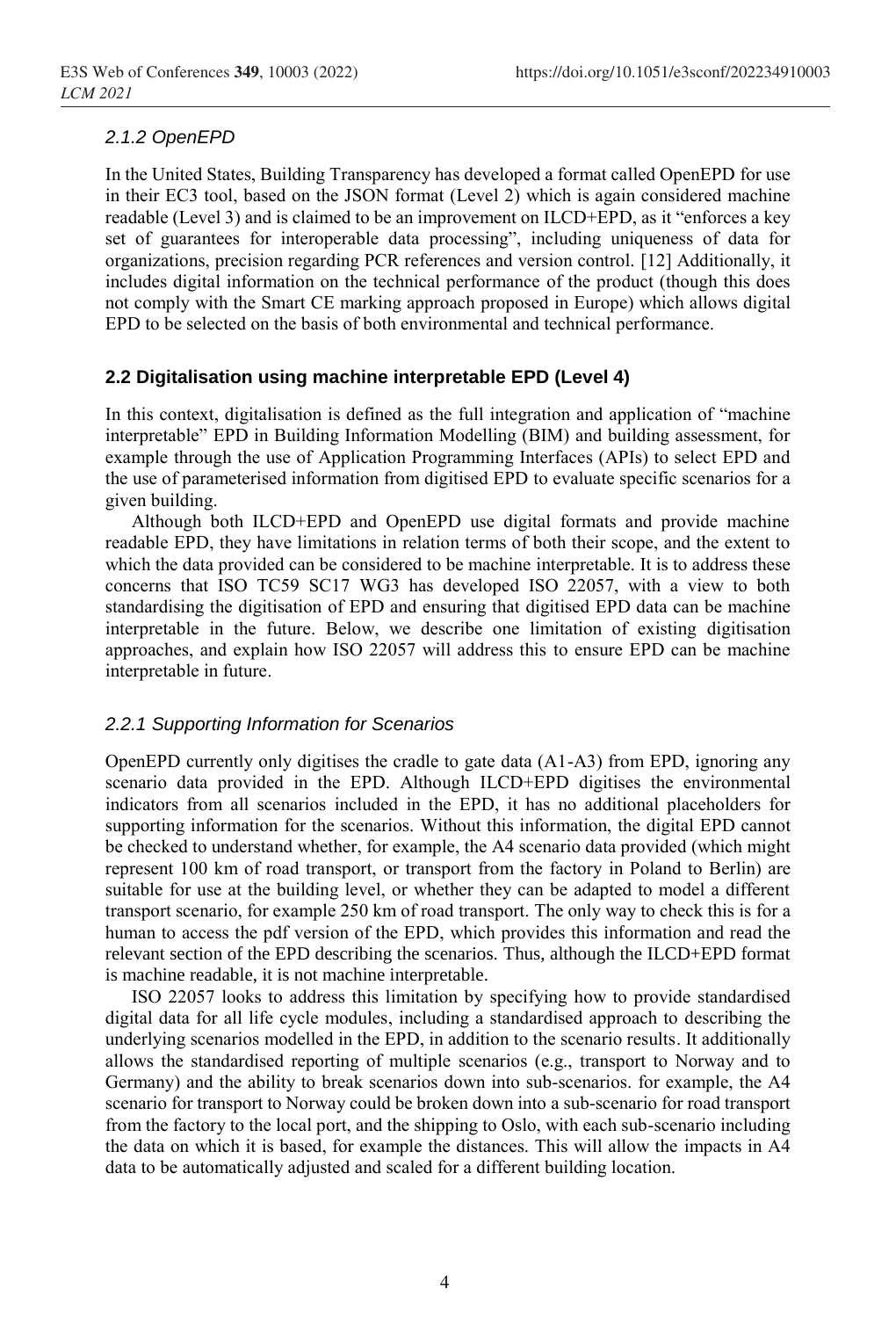#### **2.3 Maximising the benefit of digitising EPD**

ISO/TC59/SC17 WG3 has brought together experts from both the realm of EPD and the realm of BIM, with extensive knowledge of the real-life use of these concepts and of the underlying ISO and CEN standards they rely on. ISO 22057 has been developed using formal ISO procedures including enquiry with National Standards Bodies and interested parties, and ISO/TC59/SC17 WG3 has formal liaison with ISO/TC59/SC13 (BIM) and ISO/TC59/ SC17 WG1 (environmental performance of buildings). CEN/TC350 is also participating in the work to ensure the standard is suitable for use in Europe as EN ISO 22057.

ISO 22057 uses data templates as described by the BIM standard, ISO 23387:2020 [13], Data templates are sets of digital concepts, logically connected to each other, describing a product and its relevant characteristics of all kinds – technical, environmental, geometric, operation & maintenance etc. The logic set by the connections between concepts ensures product information interpretability by a software application, and thus, relieves humans of the processing of information otherwise held in formats like PDF that normally require manual interpretation. For example, tools will be able to automatically calculate transport impact in A4 based on a manufacturing location and scenario data, and to check if end of life scenario data in EPD are suitable for use at building level. Data templates have also been adopted for Smart CE Marking [14], so that standardised technical performance information for products and their EPD can be digitised using the same process, allowing the data to be used in parallel, for example to find product EPD that meet a given performance specification.

EPD data digitised according to ISO 22057 can be used in BIM for direct calculation of environmental impacts, and in standalone Building LCA/embodied carbon tools, e.g., using API to extract data from digitised databases. The ISO 22057 data template can also be used to digitise generic LCA data required for these calculation tools, as shown in [Figure 3.](#page-4-0)



<span id="page-4-0"></span>*Figure 3 showing the relationship between EPD, Generic Data, Data Templates, Data Sheets, BIM, and Environmental Assessment (Source ISO DIS 22057:2020)*

Existing databases, such as oekobaudat, should be able to convert from ILCD+EPD to the ISO 22057 format relatively easily, because many of the fields are common, but it will require accurate digitisation of the scenario descriptions provided in the EPD.

In addition to the approaches described in [2.2.1](#page-3-0) to improve the digitisation of EPD scenarios, and the link to the digitisation of technical performance data described above, using the data template approach, ISO 22057 also addresses:

- Provision of product type data
- Provision of location information allowing machine interpretation using GIS
- Inclusion of Dependencies, e.g., EPD data can be associated with different versions of EN 15804, for ISO 21930, and with different national requirements.

# **3 Conclusion**

This paper explains the background to the development of ISO 22057, describing the weakness of existing digitised EPD approaches, which mean, for example, that much of the impact data from EPD scenarios are rarely used. The development of ISO 22057 has used